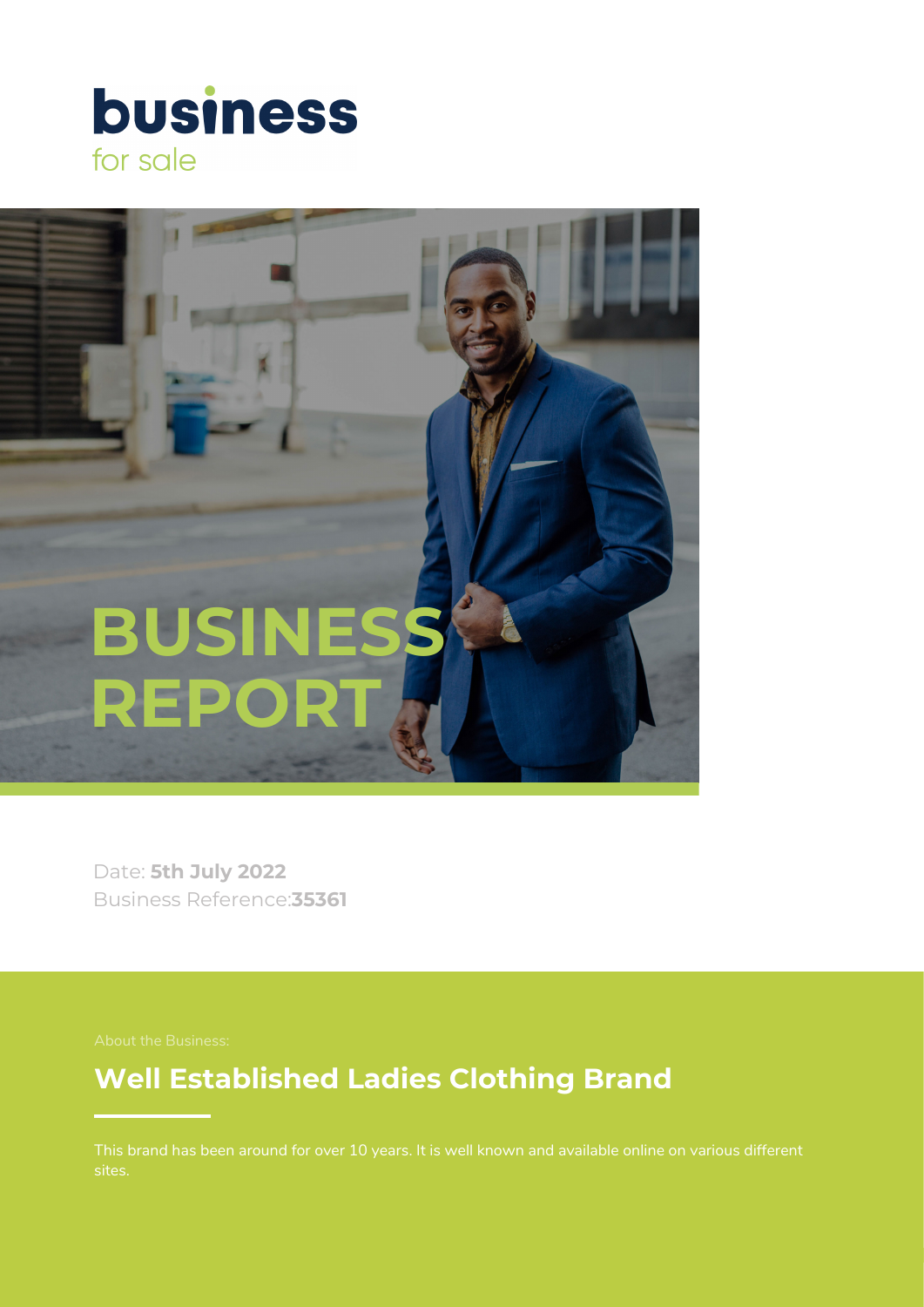# **Well Established Ladies Clothing Brand**



Sector: **Retail**

**Asking Price:**



**Monthly Profit:**



Asset Value: **R 0**

Stock Value: **R 0**

Yearly Net Profit : **R 502,493**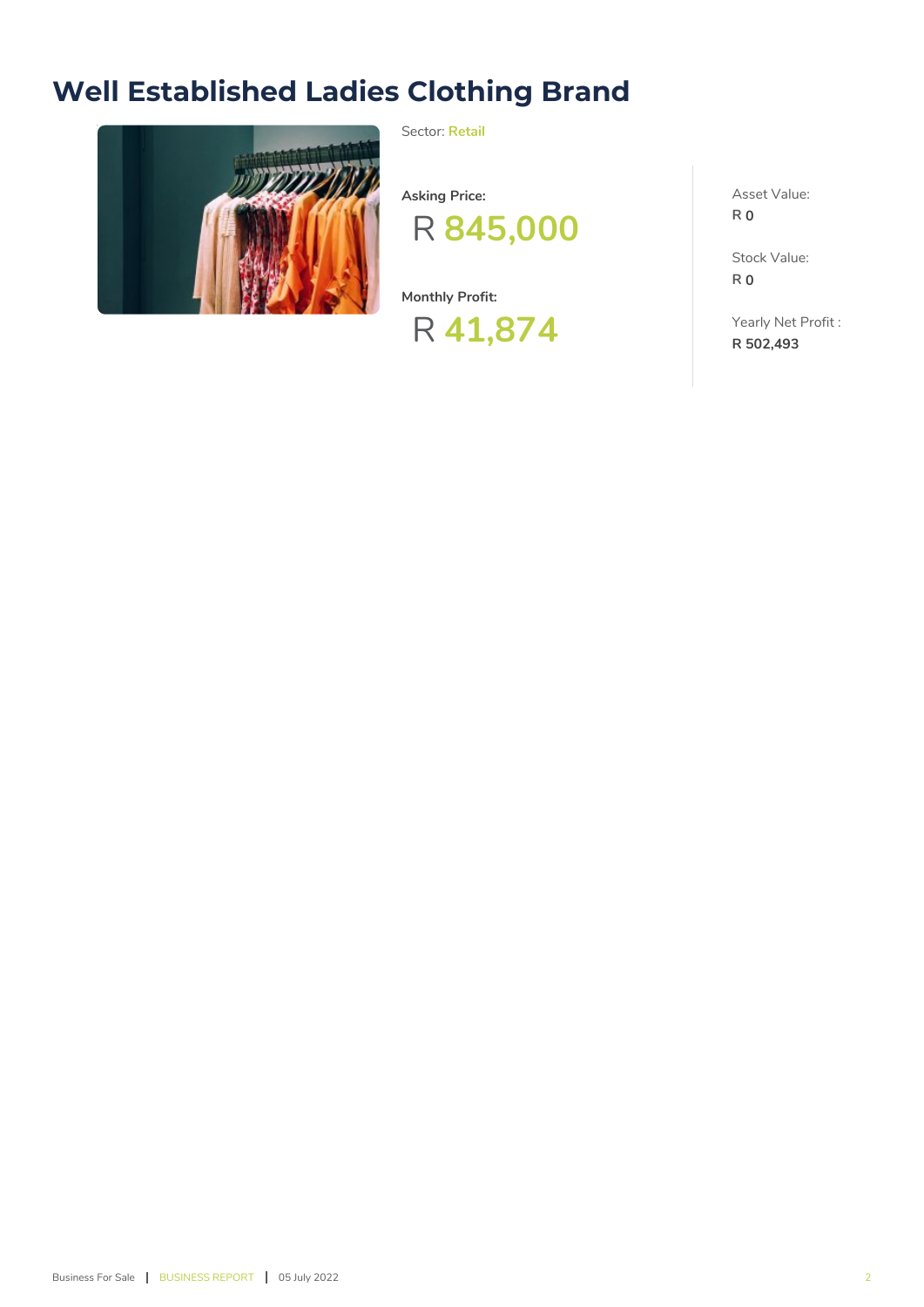

# **Business Report**

## **Fully describe the business's activities?**

A range is done 2 – 3 times per year. At the start of range I meet with fabric suppliers to view the seasons fabrics. Sampling fabric is ordered and bulk fabric is reserved. I then draft the patterns, purchase sampling trims and collect the sampling fabric from the supplier. The samples are taken to the cmt factories to be made up. Once all samples are made up and the range is confirmed, the samples are photographed at a studio by a professional photographer, models and make up artist are sourced by me. Once images are received from the photographer, the catalogue is put together by me on Photoshop, the garments costings are worked out (number of trims and price, rating per garment based on fabric width and pattern, cost per meter of fabric, cmt cost, swingtags etc) and then I work out the prices of the styles and draft an order sheet on excel. The catalogue and order sheet is emailed to my direct customers as well as my two agents who email their customers (they take a comssion of sales). I then meet with any customers who wish to view the samples. Selling of the range takes about 1.5/2 weeks. Once all orders are sent to me, I invoice the customer and they pay a deposit. I also compile the orders and do a bulk fabric and trims order. Any fabrics that require preshrinking are washed. I print and fill out a cut-sheet for each style, and the cut-sheets, patterns and samples are sent to the graders to have markers printed. Once the markers are ready, the markers, patterns, samples, fabrics and trims are delivered to the factories. Production takes about 6 weeks. I collect each style as it is ready, check, fold, tag and pack in a box per customer. Some customers like several drops of their order, others like to wait for the entire order to be ready before delivering. Once all stock is delivered the customer is invoiced and they pay the balance of their invoice including the courier fee.

#### **How does the business operate on a daily basis?**

Every day is different. Some days there is no work at all some days are very busy, it depends on what stage in production I am at.

## **What competition exists?**

Other local designers, but we don't feel the effects of competition, agents do not take on brands that are too similar.

#### **How could the profitability of the business be improved?**

Marketing and advertising, larger range, online platforms such as Zando and Superbalist.

## **Give a breakdown of staff/ functions/ length of service?**

I have a temp that comes during the 6 week period when factories are busy manufacturing the garments, she does quality control, folds the garments and puts swingtags on.